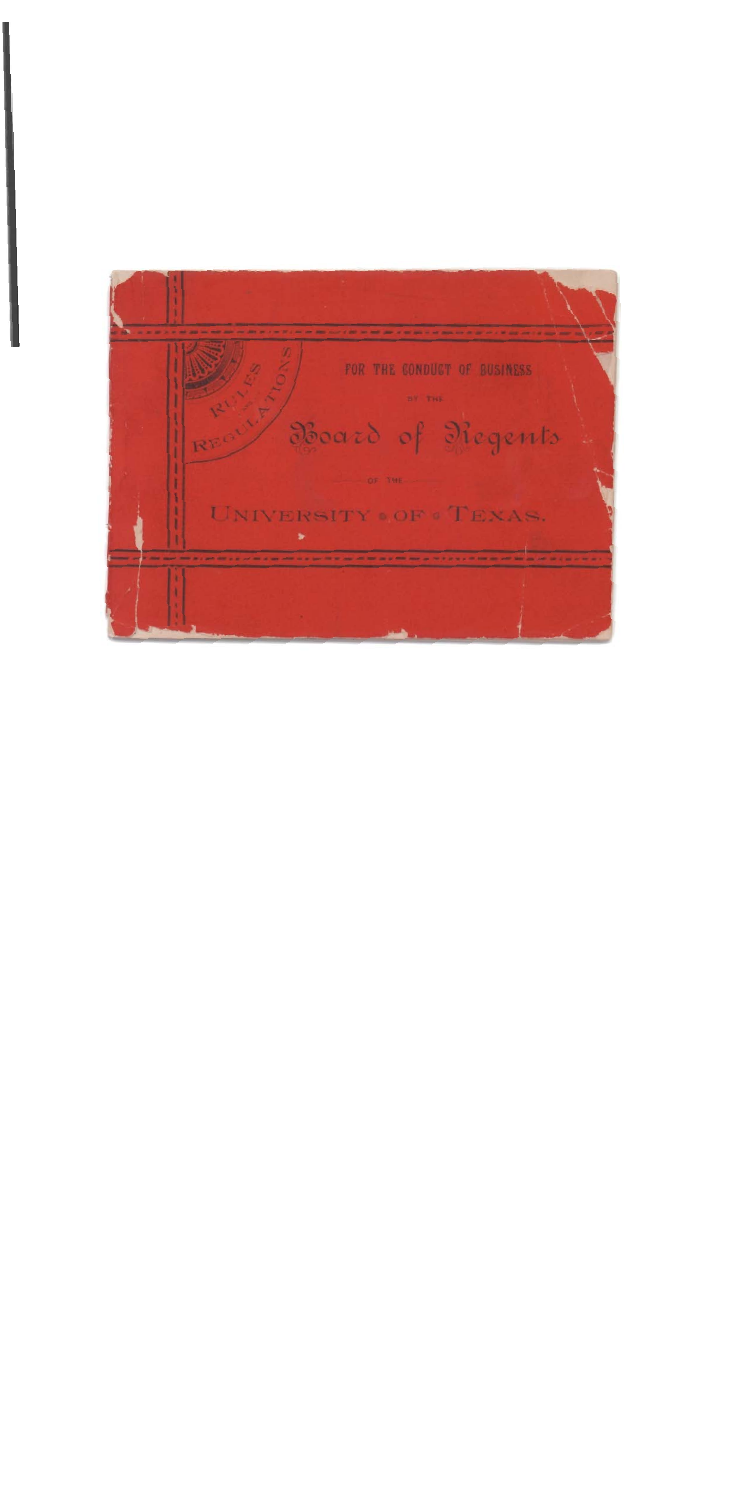

# Conduct of Business by the Board of Regents

OF THE

FOR THE

UNIVERSITY OF TEXAS.

Adopted August 25, 1891.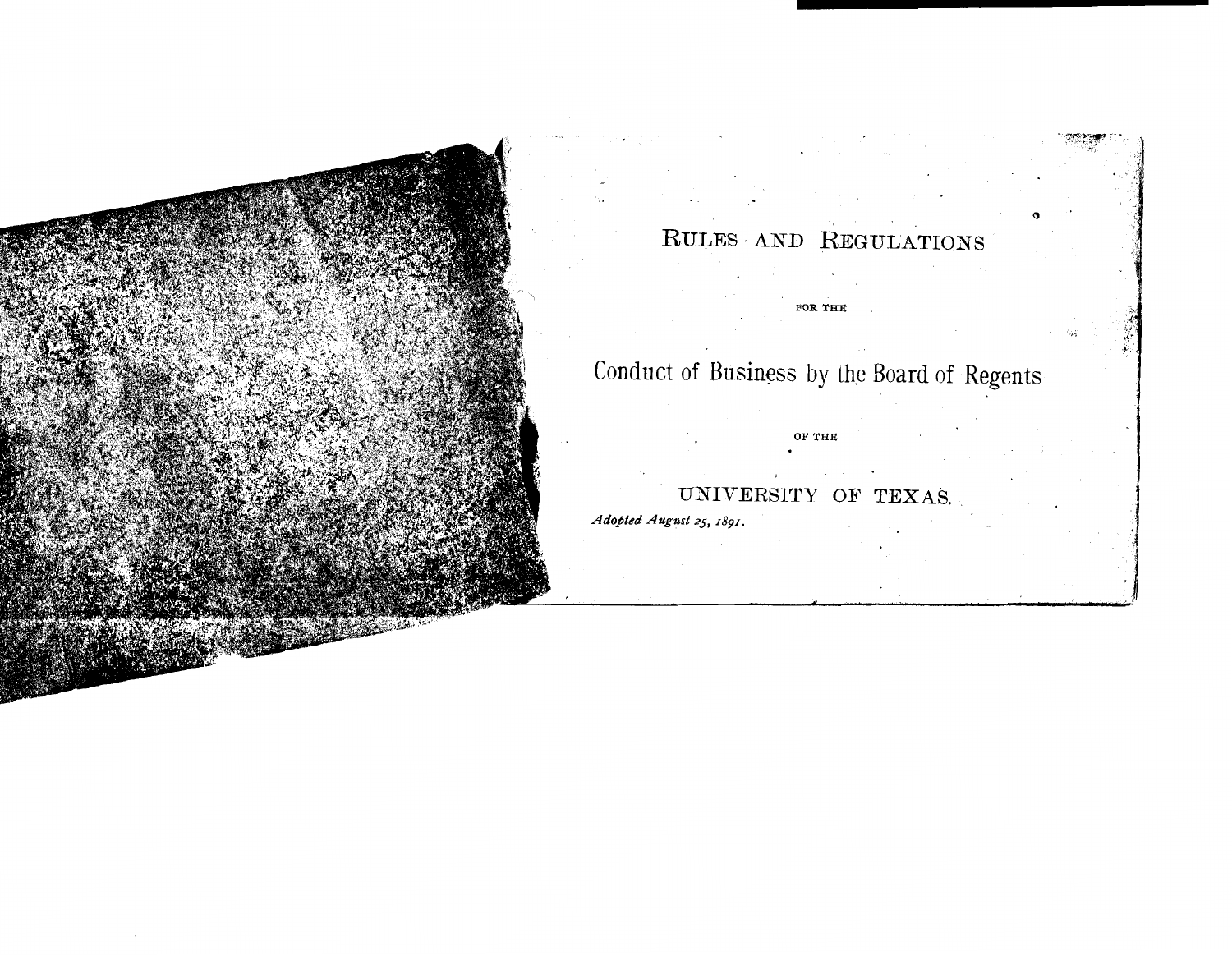# PUT THE AND REGULATIONS. REGUL<br>REGUL

#### ARTICLE 'I. **TIME AND PLACE AND MANNER OF M&ETING.**

TIME AND PLACE AND MANNER OF MEETING.

Section 1. The regular meetings of the Board of Regents shall be held on the Tuesday before the Third Wednesdays of January and June of eachyear, in the Regents' room, at the University building, at Austin, and at Galveston during the last week of pril of each year, and the Board shall continue in s the business before it shall have been disposed of.<br>Sec. 2. Any five members of the Board may, at any time not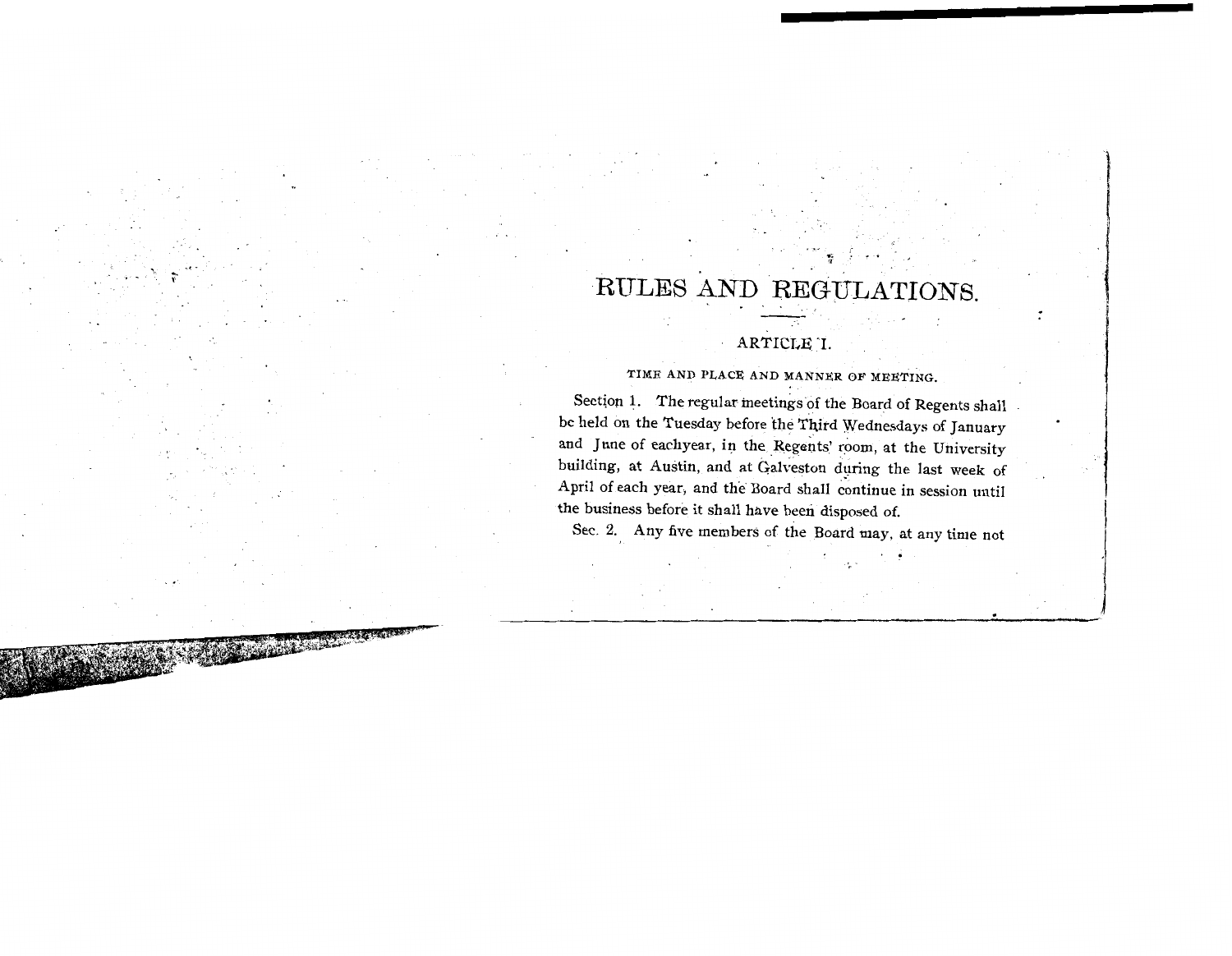#### FOR THE BOARD OF REGENTS.  $5$

RULES AND REGULATIONS **RULES AND REGULATIONS** less than twenty days subsequent to a regular meeting, sign a less than twenty days subsequent to a regular meeting, e.g.<br>written request to the President of the Board, that he call a<br>written request to the President of the Board, that he call a written request to the President of the Board, that he is<br>special meeting thereof, the purpose and object of said special<br>special meeting thereof, the purpose and object of said special special meeting thereof, the purpose and object of sale -1<br>special meeting thereof, the purpose and object of sale -1<br>meeting being stated; whereupon it shall be the duty of the Presmeeting being stated; whereupon it shall be the duty of the 2-<br>ident to call such special meeting, by causing written notification<br>dent to call such appecial meeting, by causing written notification ident to call such special meeting, by causing written not<br>of the time, place, and purpose thereof, to be mailed to each mem-<br>of the time, place, and purpose thereof, to be mailed to each memof the time, place, and purpose thereof, to be mailed to call<br>ber of the Board, at least five days before the time of meeting. No<br>ber of the Board, at least five days before the time of meeting. business, other than that embraced in the call for said special<br>meeting, shall be transacted thereat, except by consent of a majority of **the whole** Board.

#### **ART.** 11.

#### **OFFICERS AND THEIR DUTIES.**

Section 1. The Board shall elect a President at their regular meeting in June, 1893, who shall hold his office for two years (the present President holding his office until that time), and until his successor is duly elected.

In case of the death, resignation, or disqualification of the President, before the expiration of his term of office, the Board shall, as soon as may be practicable thereafter, elect another President, who shall fill the unexpired term of said President; and, until such election is had, the Vice President shall hold and exercise the duties of the office of President.

i!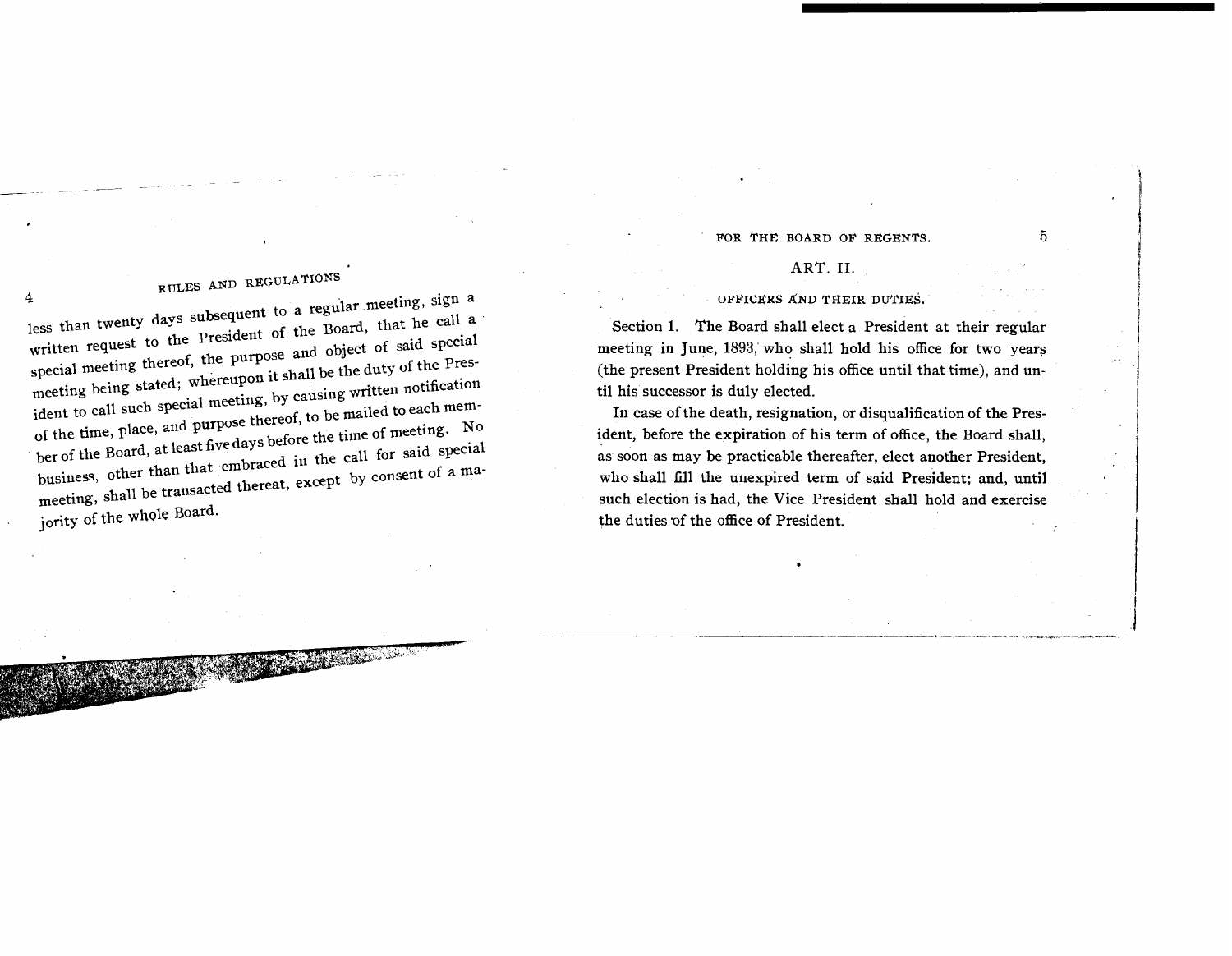Sec. 2. It shall be the duty of the President to preside over the meetings and deliberations of the Board; to call special meetings thereof, as herein provided, and to perform such other special duties as shall be from time to time devolved upon him by the Board. He shall be ex-officio Chairman of the Executive Committee. He may, by permission of the Board, vacate the chair, temporarily, for the purpose of joining in the discussion of any question before the Board; whereupon the Vice President (or if the Vice President is absent, then such other member of the Board as they shall place in the chair), shall preside until the question pending shall have been disposed of.

Sec. 3. There shall be, immediately after the adoption of these rules, and from time to time thereafter, at the time of electing the

NA SALAMAN TA

#### FOR THE BOARD OF REGENTS.

President, be elected a Vice President, who shall, upon the death. absence, resignation, disability or disqualification of the Presi dent, exercise the duties of the office of President, until the President shall resume his duties, or his successor shall have been elected and qualified, as herein provided.

Sec. 4. The Board shall, immediately after the adoption of these rules, and from time to time thereafter. when the President and Vice President shall be elected, elect a Secretary, whose duty it shall be to keep a correct record and minutes of the proceedings of the Board, to carefully file and preserve all papers and documents pertaining to the business and proceedings of the Board, and to perform such other and further cognate duties as shall be prescribed by the Board. He shall have a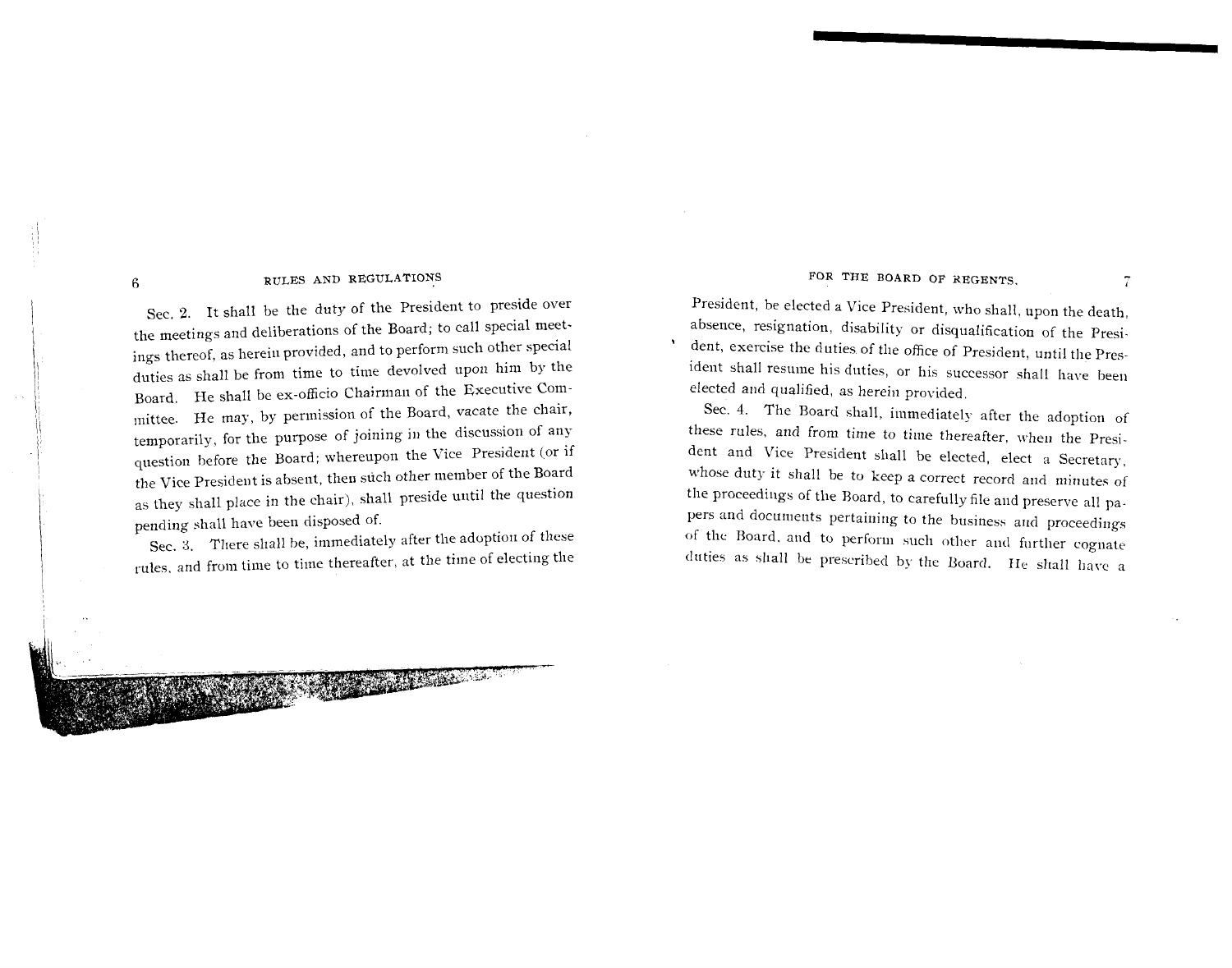stated salary, to be fixed by the Board, and shall be removable at the pleasure of the Board.

#### ART. III.

## STANDING COMMITTEES AND THEIR DUTIES.

Section 1. The following standing committees shall, immediately upon the adoption of these rules, be appointed by the President, by and with the consent and advice of the Board:

**AND AND AND ADDRESS** 

Executive Committee.

 $S_{\rm{c}}$ 

Committee on Finance.

Auditing Committee.

Committee on Buildings and Grounds.

## FOR THE BOARD OF REGENTS.

Visitorial Committee.

Committee on Complaints, Grievances and Instructors. Committee on Medical College.

Sec. 2. Said committees shall remain as constituted (unless a vacancy shall be caused by death or refusal to act of some member of said committee), until the last day of the meeting of the Board in Juue, 1893, at which time, and upon the last day of said June meeting, every two years thereafter, the said committees shall be again constituted by the President, by and with the consent and advice of the Board, as aforesaid.

Sec. 3. In case of a vacancy occurring on any of the standing committees, the same shall be immediately filled by the President appointing another member or members of the Board to serve there.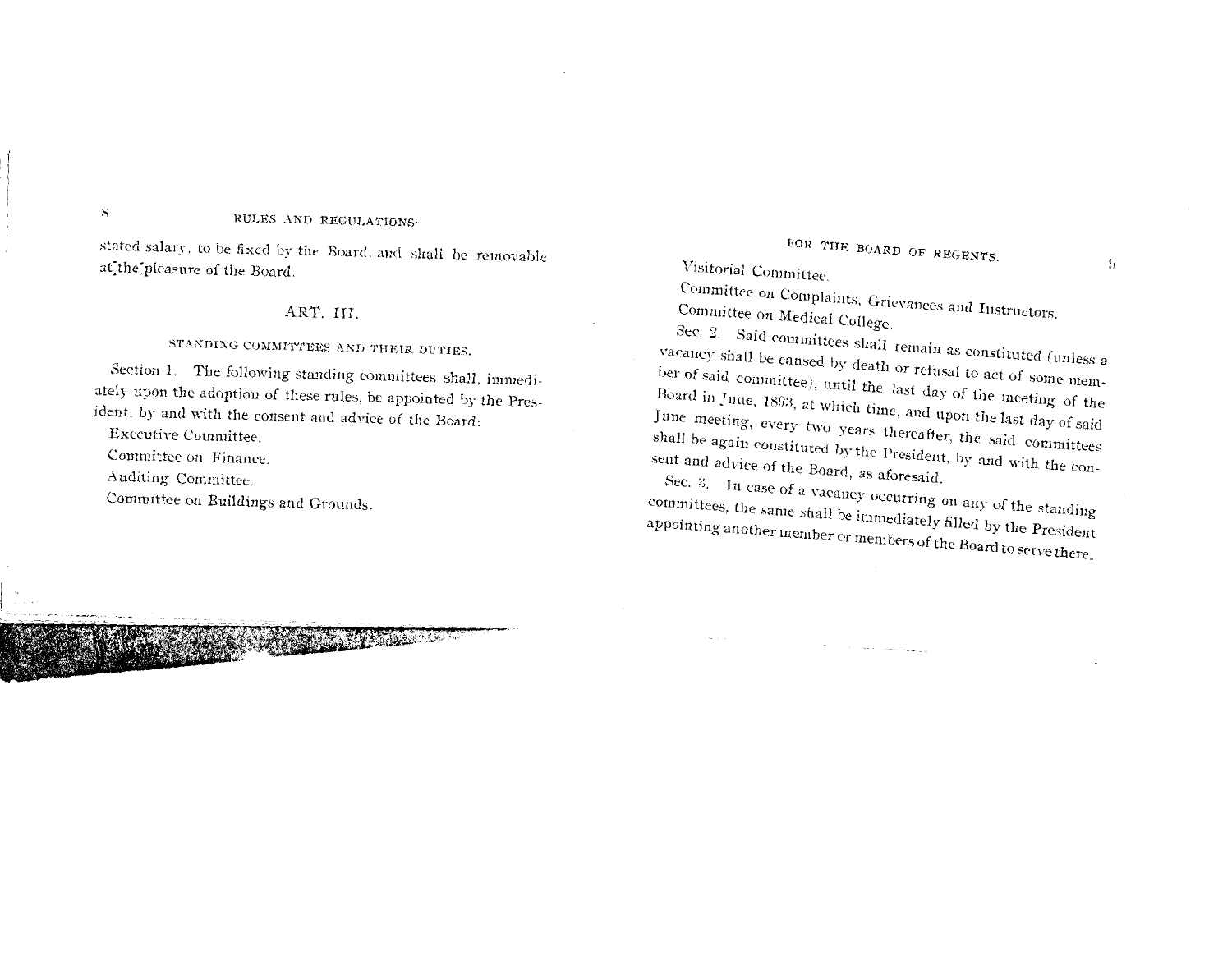on, until the next regular meeting, at which time the sense of the Board shall be taken on said appointment, and if the same shall be confirmed, such appointment shall stand until the time for reconstituting the standing committees, as hereinbefore provided. Sec. 4. The Executive Committee shall consist of three members, of which the President of the Board shall be one, aud exofficio chairman thereof. It shall be the duty of this committee to execute and carry out such orders. resolutions and behests of the Board as shall be assigned to it at any meeting of the Board; it shall perform all such duties of ail executive character as have not been assigned to other committees; and it shall, when the Board is not in session, and when an emergency arises requiring immediate action, take such temporary and immediate action, on

#### FOR THE BOARD OF REGENTS. 11

behalf of the Board, as such emergency shall, in their judgment, require; but their actions, in all such cases, shall be subject to the approval of the Board.

It shall report, in writing, to the Board all its acts and measures, both in regard to those matters which have been specially referred to it by the Board, as well as their acts concerning matters not so referred, at each meeting, for approval.

Sec. 5. The Finance Committee shall consist of three members. To this committee shall be referred all questions involving the finances of the Uuiversity, and matters cognate thereto. They shall carefully scrutinize and examine into all estimates of expenditures or requisitions for money by the Proctor or other officers of the University, and report, in writing, their recommen-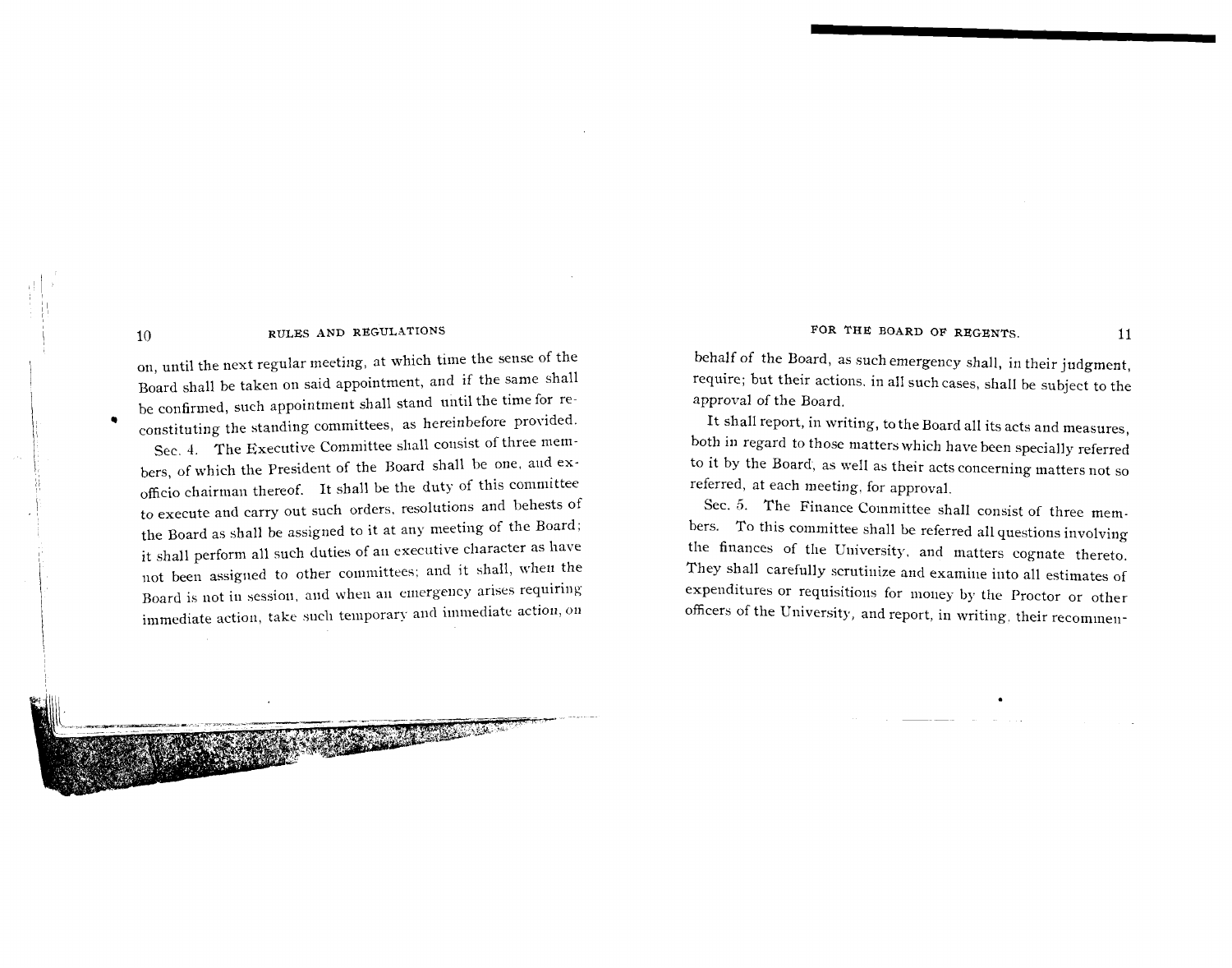12

dations concerning the same. They shall prepare, and have ready for the information of the Board, at each regular meeting in June, a report, in writing, setting forth in detail the state of the finances of the University, the receipts and expenses for the past year, and the estimated receipts and expenses for the ensuing year, and their recommendations concerning the same, together with such other and further information as shall be necessary and proper for the information of the Board in relation thereto.

Sec. 6. The Auditing Committee shall consist of two members. To this committee shall be referred the auditing of all accounts of receipt and expenditure on behalf of the University, and such other matters as the Board may desire. It shall carefully scrutinize, examine, and verify the accounts of the Proctor of the

#### FOR THE BOARD OF REGENTS. 13

University, and the disbursing officers of the Medical College. and of other persons charged with the receipt and disbursement ofmoneys of the University, aid make report, in writing, concerning same to the Board. It shall meet, in Austin, a sufficient length of time prior to the annual June meeting of the Board, to be able to audit, and have prepared, its report, in writing, upon all accounts, when the Board shall meet. It may employ, if deemed necessary, the services of an accountant, or expert, to aid it in the clerical, or other work, and the expense thereof shall be allowed out of the general fund. It shall report all irregularities found in the accolmts and vouchers, and shall advise the Board in reference thereto, and make such recommendations, concerning the matters referred to it, as it may deem proper.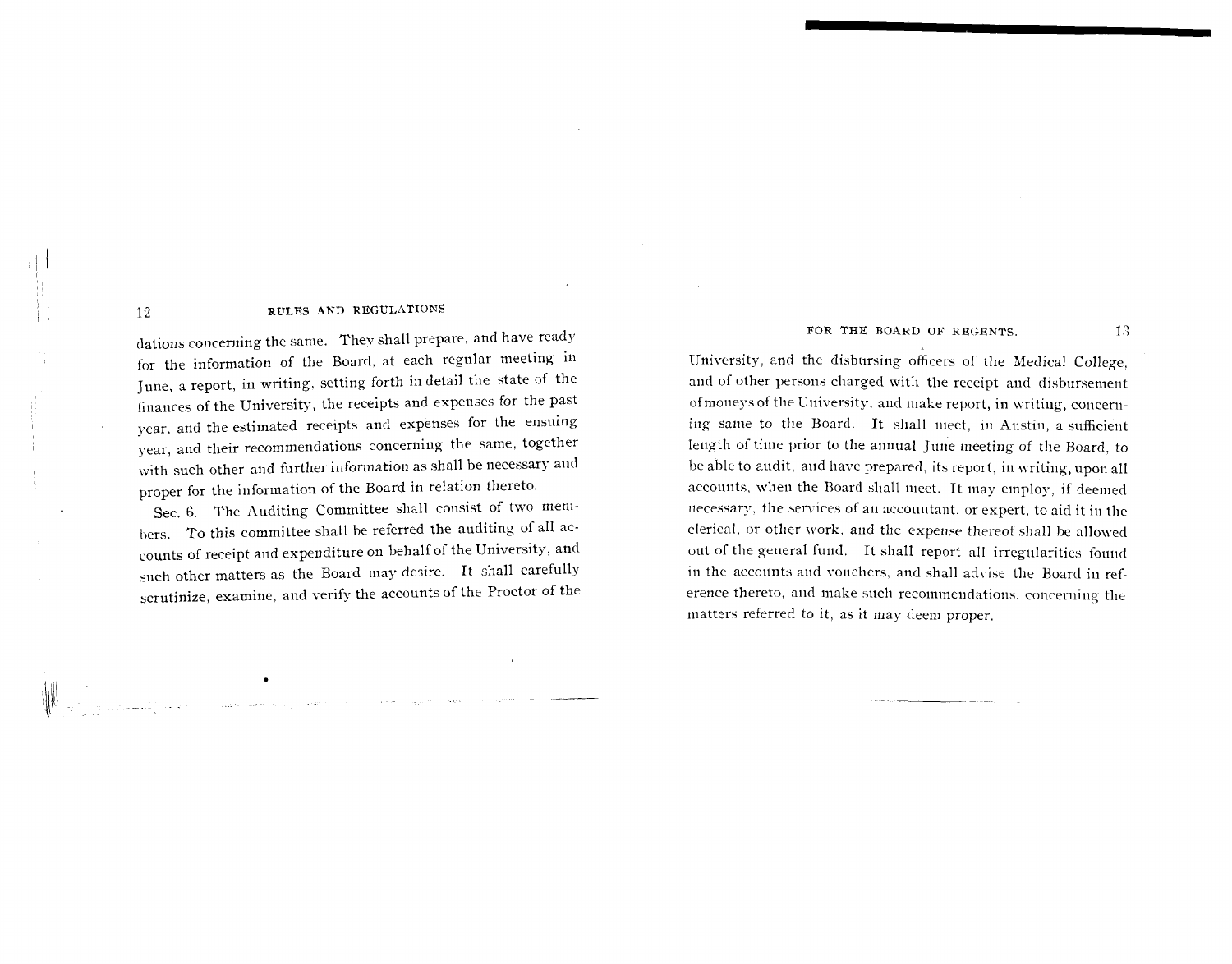Sec. 7. The Committee on Buildings and Grounds shall consist of three members. To this committee shall be referred all questions and matters relating to the buildings and grounds, both of the University proper, at Austin, and the Medical College, at Galveston, and other cognate matters.

They shall, when the Board is not in session, have control of the matter of temporary repairs to the buildings, and the matter of keeping and maintaining the grounds, and improvements around the same, in proper condition, and the expenditures therefor, and the letting of contracts for the same.

The yshall make a report, in writing, to the Board, at its regular June meeting of each year, setting forth, in detail, the character and nature of all improvements and additions to the buildings FOR THE BOARD OF REGENTS. 15

and grounds of the University, which have been made during the past year, the cost thereof, and such other matters, relating thereto, as shall be proper for the information of the Board.

They shall, at least twice during the year, inspect the buildings and grounds of the University, and if they deem it necessary, shall cause such temporary repairs and work to be done, as may be needed to keep the buildings and grounds in proper order.

They shall report, in writing, all their acts and doings to the Board, and shall make such recommendations, as to future improvements and repairs, as they shall deem proper.

Sec. 8. The Visitorial Committee shall consist of three members. This committee shall be clothed with full visitorial and inquisitorial powers, for the purpose of visiting, examining, in-

I I

I '

I '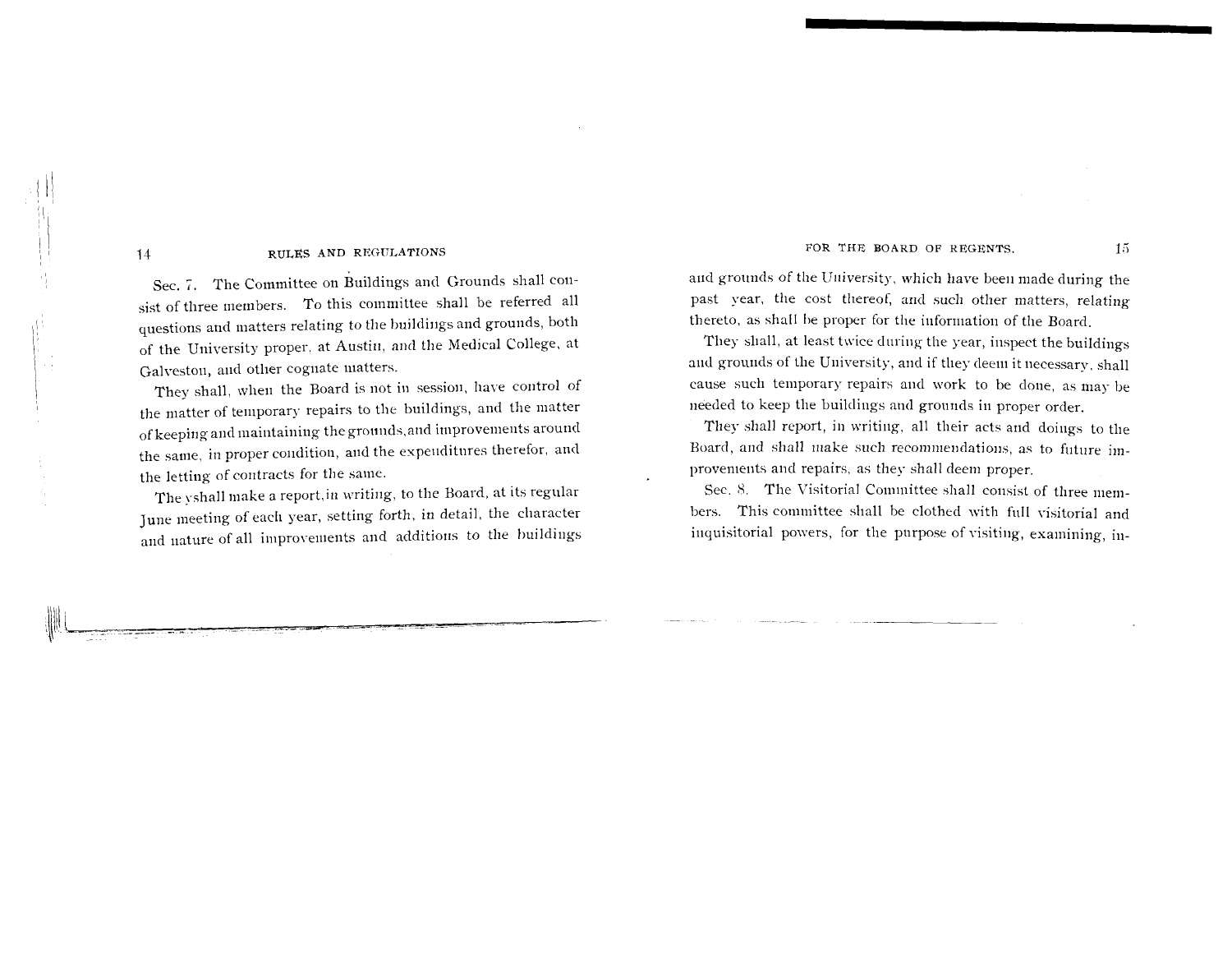specting and inquiring into, the conduct of the University proper at Austin. It shall be the duty of this committee to visit, in person, the said University, at least twice during the year, and at such other times as they may deem necessary (and without giving any notice of their intended visit), for the purpose of inquiring into the general conduct of the University at Austin. They shall have the power to cause to come before them any niemher of the Faculty, assistant or adjunct professor, tutor or other employe of the University, as well as any student thereof, for the purpose of eliciting such information as they may desire, concerning the conduct of said University at Austin.

They shall report, in writing, at each regular meeting of the Board the result of their visits and investigations, and concerning

#### FOR THE BOARD OF REGENTS. 17

the general conduct and condition of the University at Austin, with such recommendations concerning the subject matter of their report as they may deem proper.

Sec. 9. The Committee on Complaints, Grievances and Instructors shall consist of three members. To this committee shall be referred all matters relating to any complaints or charges concerning the conduct of any member of the Faculty or other employe of the University at Austin, with power to examine into the same and make report thereon, aid it shall have like power to hear, examine and inquire into all such complaints, charges and grievances during the time the Board is not in session, and in the event of any emergency requiring prompt action, they shall have power to take such provisional action as they may deem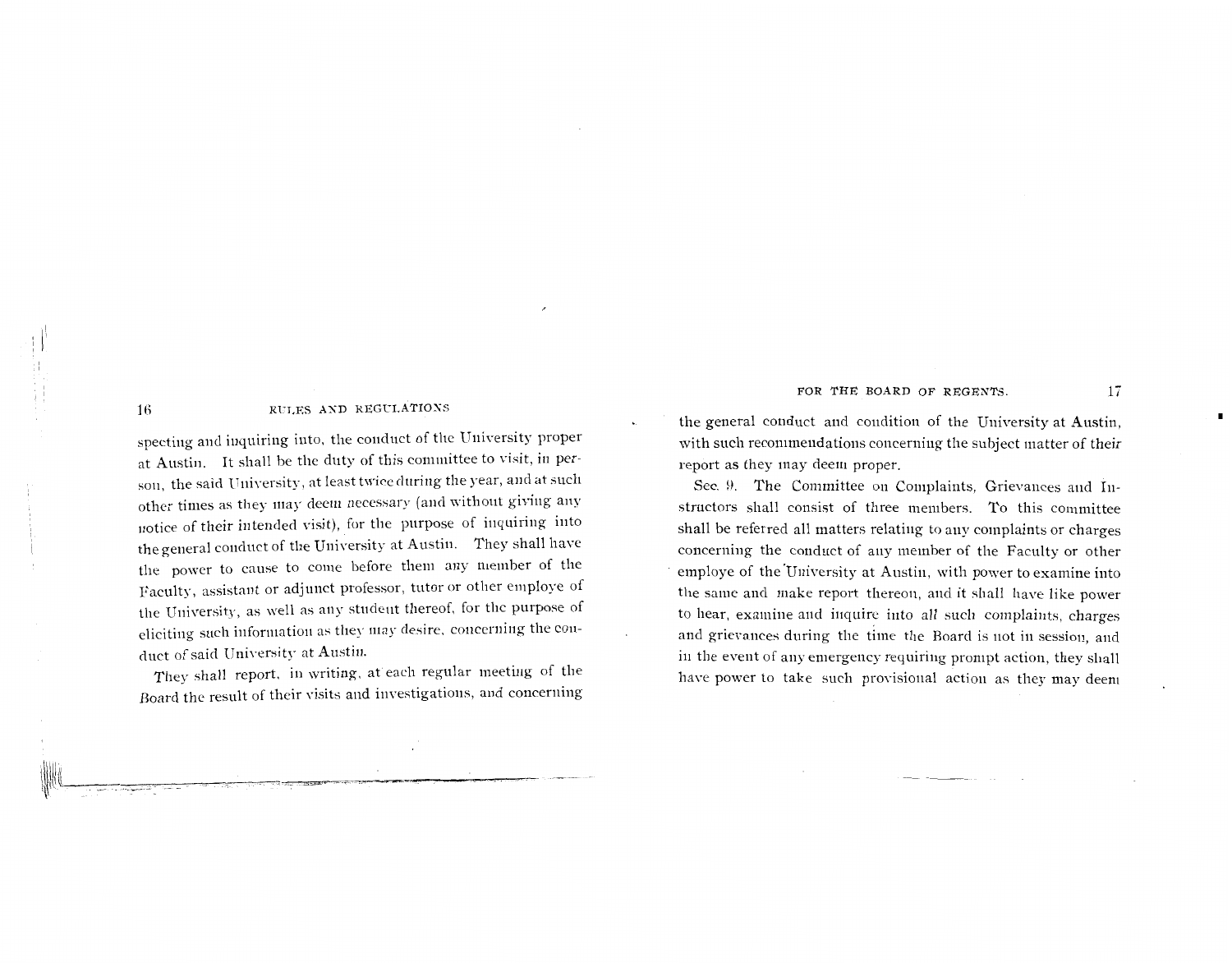necessary, until the sense of the Board shall be obtained concerning the same, at either a regular or special meeting.

To this committee shall also be referred for report all matters touching the salaries of the members of the Faculty and the other employes of the University, and the increasing and diminishing the same, and also the matter of employing other and differeut professors, instructors and eniployes, and other matters of cognate import.

Said committee shall report, in writing, at each regular meeting of the Board, and at such other times as they may be directed, concerning all matters referred to, or acted upon, by them, and shall make such recommendations concerning the same as they may deem proper.

#### FOR THE BOARD OF REGENTS. 19

Sec. 10. The Committee on Medical College shall consist of three members, two of whom shall be physicians, if there be so many physicians members of the Board. To this committee shall be referred all matters touching the conduct of the Medical College at Galveston, which have not, under these rules, been specially assigned to some other committee. They shall be clothed with the same powers, and charged with the same duties, in respect to the Medical College as have been assigned to the Visitorial Committee, and Committee on Complaints, Grievances and Instructors, in respect to the main University at Austin.

They shall report, in writing, at each regular meeting, and at such other times as may be directed by the Board, touching matters with which they are charged, or which have been referred to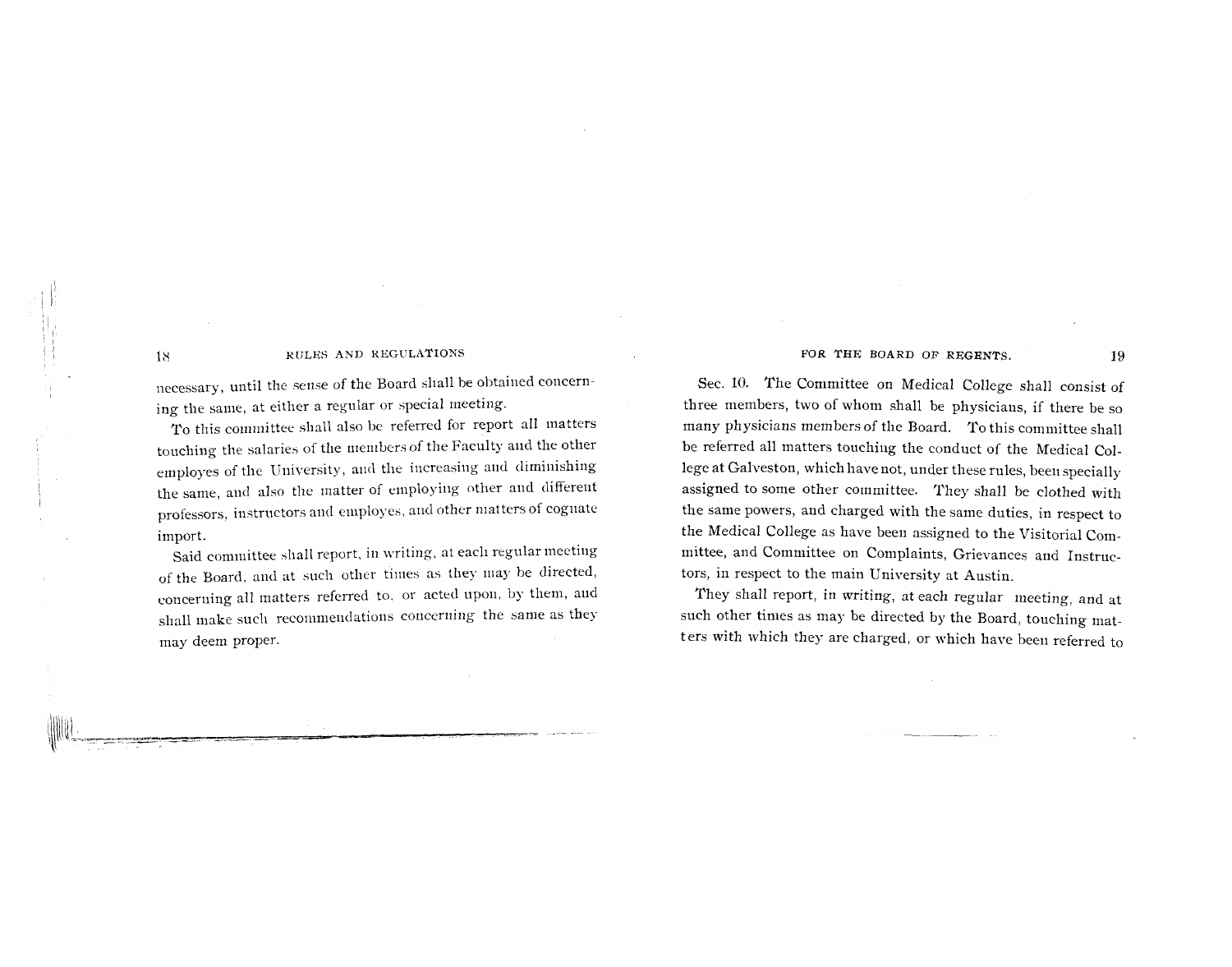them, making such recommendations. in said reports. concerning said matters, as they may deem proper.

#### ART. IV

## RULES OF PROCEDURE AND ORDER OF BUSINESS.

Section 1. The rules laid down in Cushing's Manual of Parliamentary Law, when the same are not in conflict with any of the provisions hereof, are hereby adopted, as the law of procedure for the government of the Board, when in sessiorl.

Sec. 2. The order of business, when the Board shall meet in regular session, shall be as follows:

1. Reading of Minutes of preceding meeting

#### FOR THE BOARD OF REGENTS. 21

#### 2. Report of the Faculty.

**3.** Reports of standing committees.

4. Reports of special committees.

5, Unfinished business.

6. New business.

Sec. **3.** The Board shall, in all cases when practicable, before taking any action on any subject or measure, refer the same to the appropriate standing or special committee, who shall report, in writing, their recommendations concerning the same.

Sec. 4. All communications to the Board, from persons not members thereof, shall be in writing, nor shall any such person be allowed to address the Board, while in session, unless by unanimous consent of all the members present.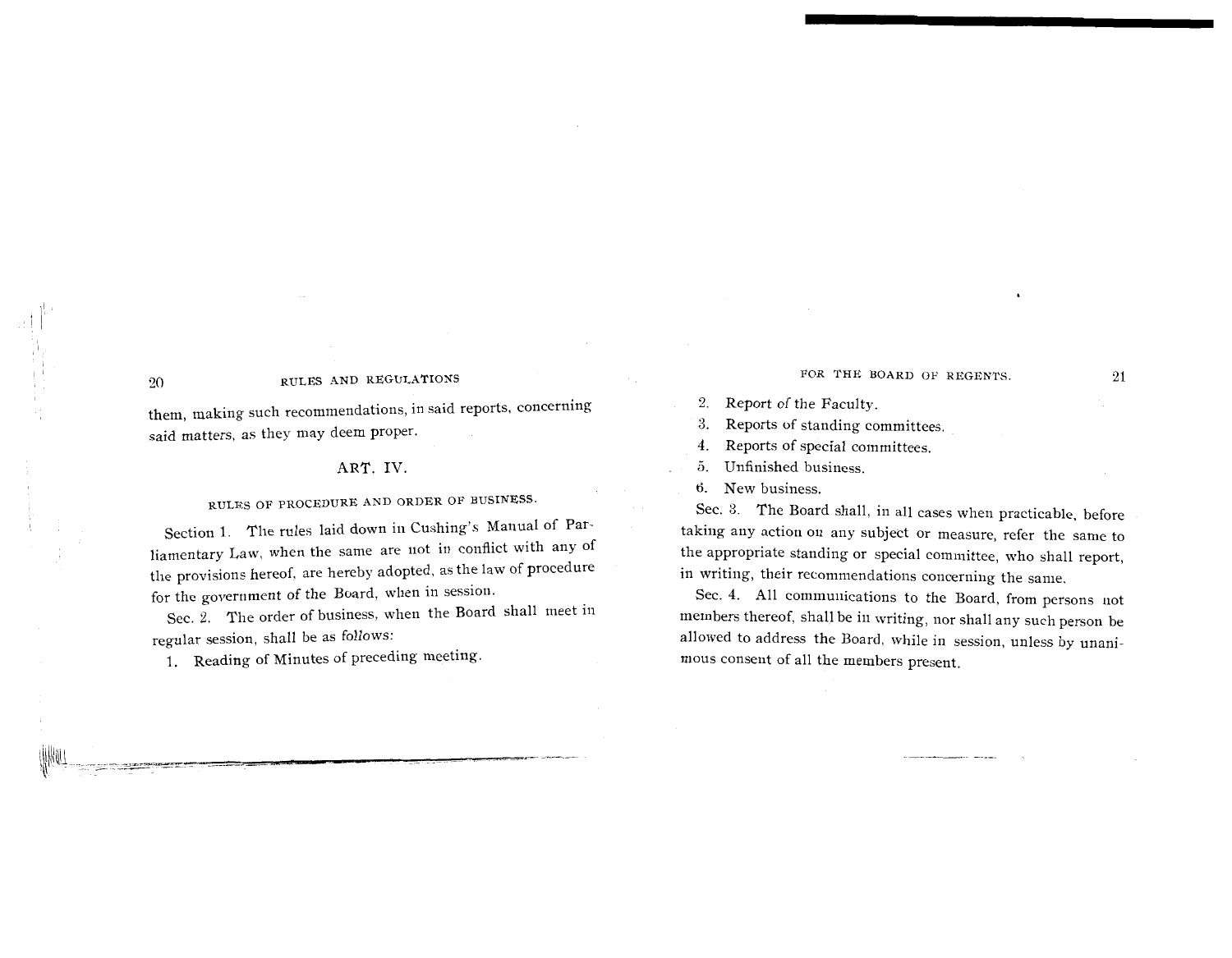Sec. 5. It shall he the duty of the Chairman, or other members of the Faculty, when so requested by the Board, to attend the meetings thereof, for the purpose of furnishing it such information as it may require; but such person shall not, in any way, be permitted to participate in the discussion of any question pending before the Board.

Sec. 6. At the request of any two members of the Board, the presiding officer shall declare the same in executive session; whereupon every person, not a member of the Board, shall be excluded from the place where the meeting is being held; and from thenceforward, until open session is renewed, the proceedings of the Board shall be secret; and no member shall, directly or indirectly, reveal to anyone, not a member, any part of said proceedFOR THE BOARD OF REGENTS. 23

ings, or any vote, or anything concerning any debate had in such executive session, but the whole proceedings shall be held to be of a secret and confidential nature. If the services of a secretary shall be needed during such executive session, the President shall appoint one of the members of the Board as secretary of said executive session, whose duty it shall be to act as such, and keep the minutes of the proceedings of such session, which he shall thereafter preserve, unless ordered to destroy the same by the Board; but no minutes shall be kept of the proceedings of an executive session unless by unanimous consent.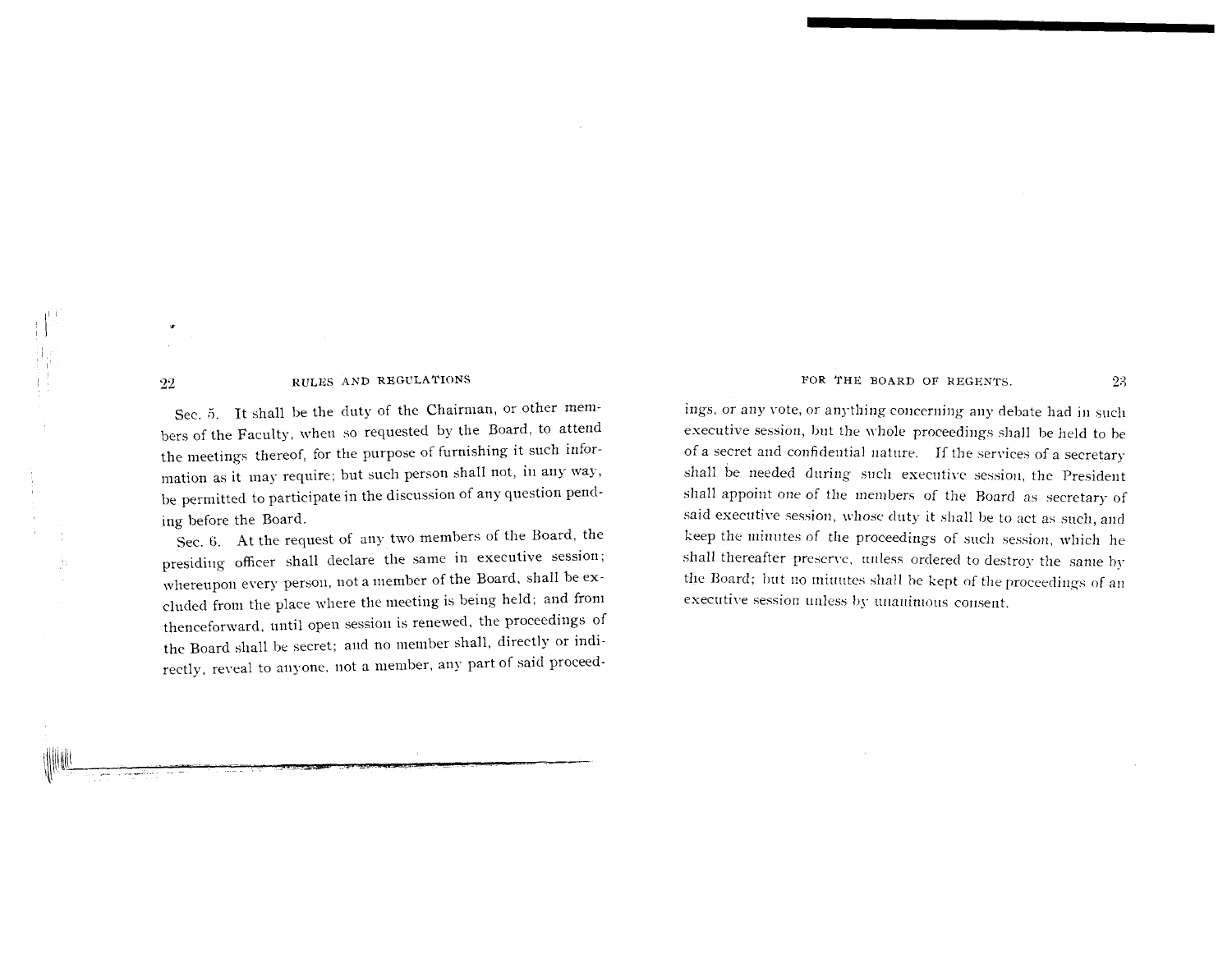#### ART. V.

#### MISCELLANEOUS PROVISIONS.

Section 1. The Board of Regents shall have the power to remove any professor, tutor, or other officer connected with the University, when, in their judgment, the interests of the University shall require it; and all contracts now existing between the University and the professors, tutors, and other officers thereof, and those that may hereafter be made, are, and shall be, subject to the foregoing provision.

Sec. 2. On or before the Monday before the Third Wednesday in June of each year the Faculty shall meet and elect a chairman thereof, which said election shall be reported to the Board of Regents on the first day of their annual June meeting. Said chairman shall hold his office for one year, and until his successor shall have been elected and qualified.

FOR THE BOARD OF REGENTS.

The Chairman of the Faculty shall exercise such powers, and perform such duties, as shall, under the by-laws, rules and regulations for the government of the Faculty, be devolved upon him. He shall be removable from said office, at the pleasure of the Board, when, in their judgment, the interest of the University shall so require.

Sec. 3. The Board shall, at such annual June meeting, elect a Proctor, who shall hold his office for two years, and until his successor shall have been elected and qualified. The Proctor shall be required to give such bond for the faithful performance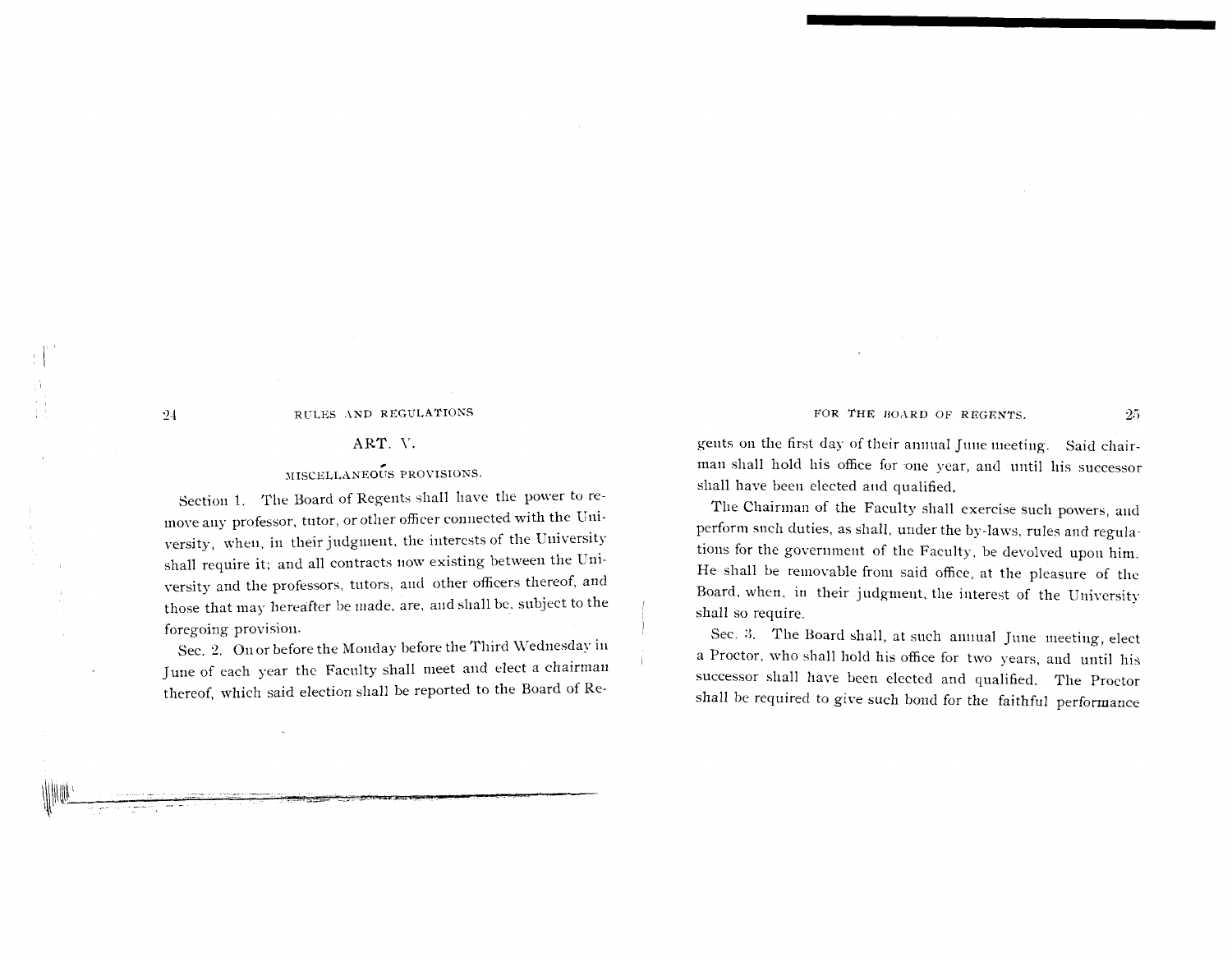of his duties, and shall have such powers, and perform such duties, as shall be required of, and devolved upon, him under the by-laws, rules, and regulations for the government of the University. He shall be removable from said office at the pleasure of the Board. when, in their judgment, the interests of the University shall so require.

Sec. 4. The President of the Board shall, immediately upon the adoption of these rules, appoint a special committee, to be composed of three members, whose duty it shall be to formulate, prepare and report to the Board, such by-laws, rules and regulations, as they may deem necessary, for the successful management and government of the University. Said committee, in preparing said by-laws, rules and regulations, may consult the chairman or any member of the Faculty in relation thereto; and shall report at the annual meeting of the Board in June, 1892.

Sec. 5. The expenses of any member, or members, while performing duties as committeemen, shall be paid to them, out of the regular fund.

Sec. 6. It shall be the duty of the President, under direction of the Board, to prepare the reports to the Board of Education and Legislature required by law, from the Regents; and he shall have power to require the advice and assistance of the'several committees, as well as of the Chairman of the Faculty and Proctor, in compiling said report.

Sec. *7.* All rules and orders and resolutions heretofore enacted by this Board, conceriiing the conduct of business by the Regents,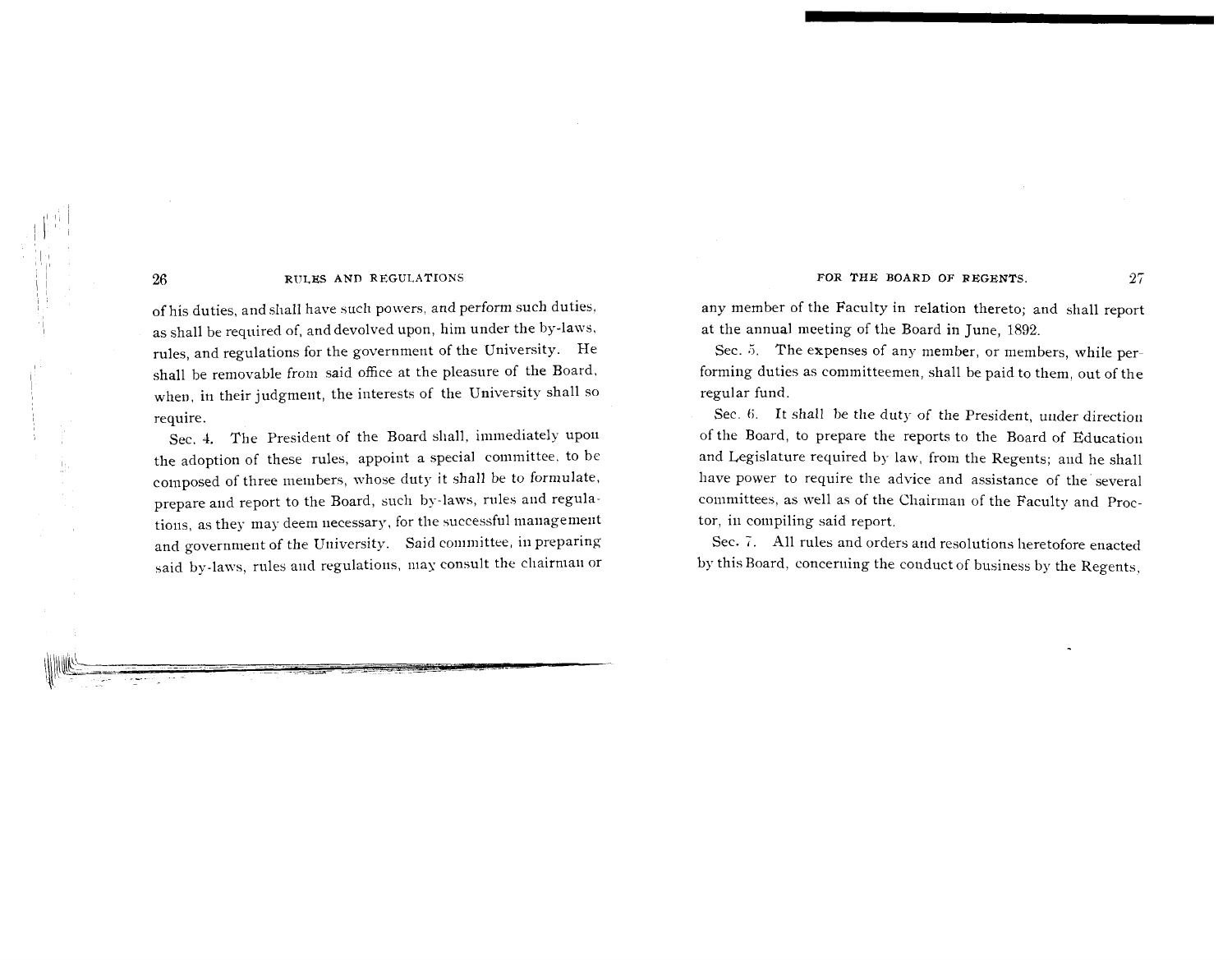which are, either in conflict with, or which deal with, the subject matter covered by these rules, are hereby repealed.

Sec. 8. These rules shall not be altered, added to or amended except by a vote of two-thirds of all the Regents, at a regular meeting; and such alteration, addition or amendment shall be proposed in writing and filed with the Secretary, thirty days before such meeting; and it shall be the duty of the Secretary to forthwitli mail a copy thereof to each member of the Board.

 $28\,$